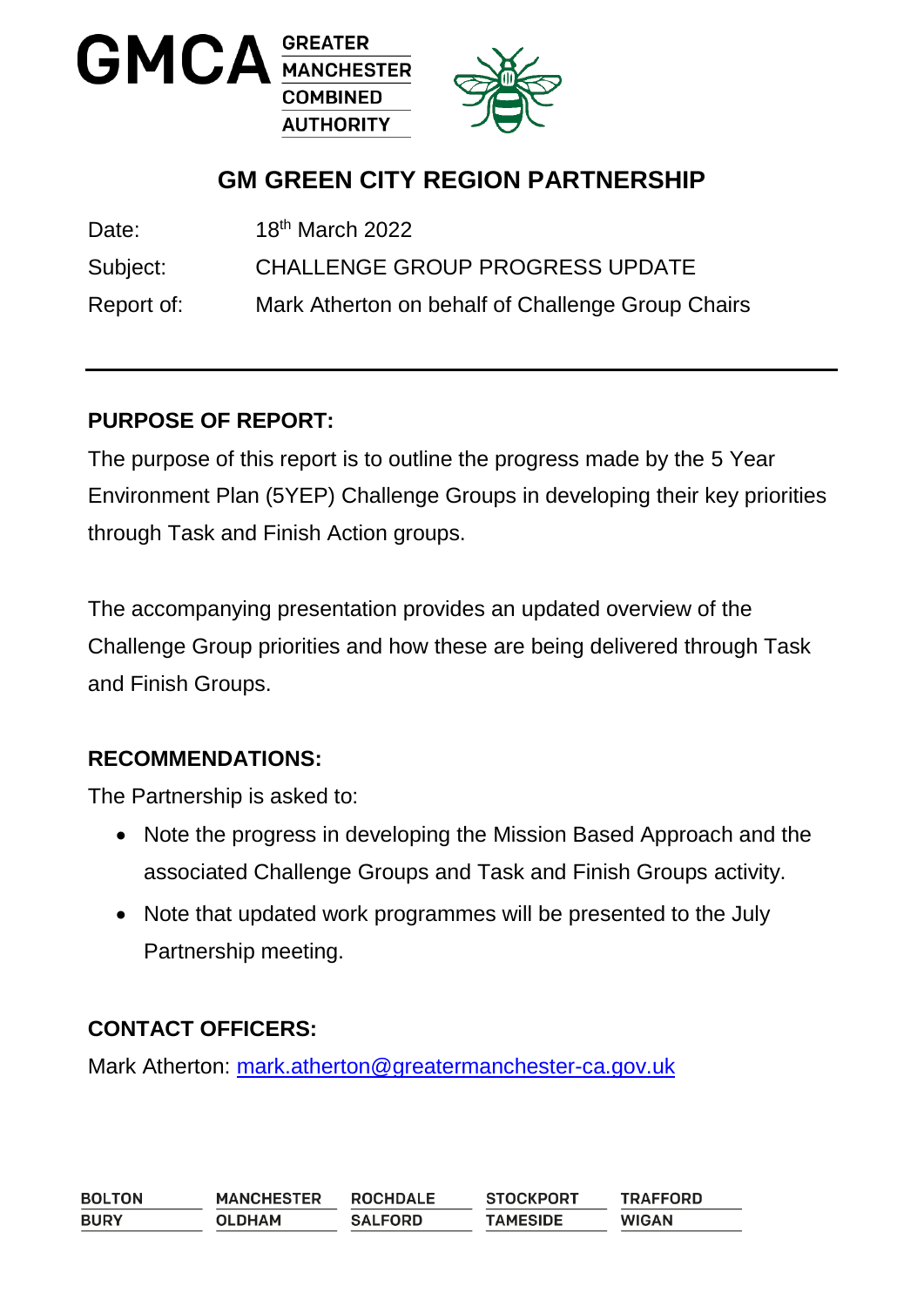# **1.0BACKGROUND**

The 5YEP Challenge Groups have now all met at least eight times and have established key priority areas to be addressed by the Task and Finish Groups. Their progress is being supported and monitored under the Mission Based Approach, as set out in the Five Year Environment Plan and Local Industrial Strategy.

# **2.0COMMUNICATIONS AND BEHAVIOUR CHANGE**

Whilst the Group hasn't met since the last meeting, the Communications Group will be focusing on the following areas:

- **Key Messages –** This will continue to be an ongoing area of development for the group. Work has commenced with other challenge groups so explore how the Communications Challenge Group can raise the profile and aid the delivery of their programmes.
- **Behaviour Change –** Work continues to be developed with key stakeholders which focuses on citizen engagement and sustainable lifestyles to develop a work programme for the next year.
- **Green Summit 2022 –** Work has already commenced, led by GMCA, to develop the 5<sup>th</sup> Green Summit which will be held at the Lowry on 17<sup>th</sup> October. The Challenge Group will support and develop proposals to raise the profile of the event to see if we can further our reach in promoting the Summit.

# **3.0ENERGY INNOVATION**

# **Energy Innovation Agency**

Having ratified the consortia agreement and appointed an interim Chair, the first Board meeting has been set for the 28<sup>th</sup> March. The draft business plan is being finalized for Board approval at the inaugural meeting with a launch event planned for April 28<sup>th</sup>,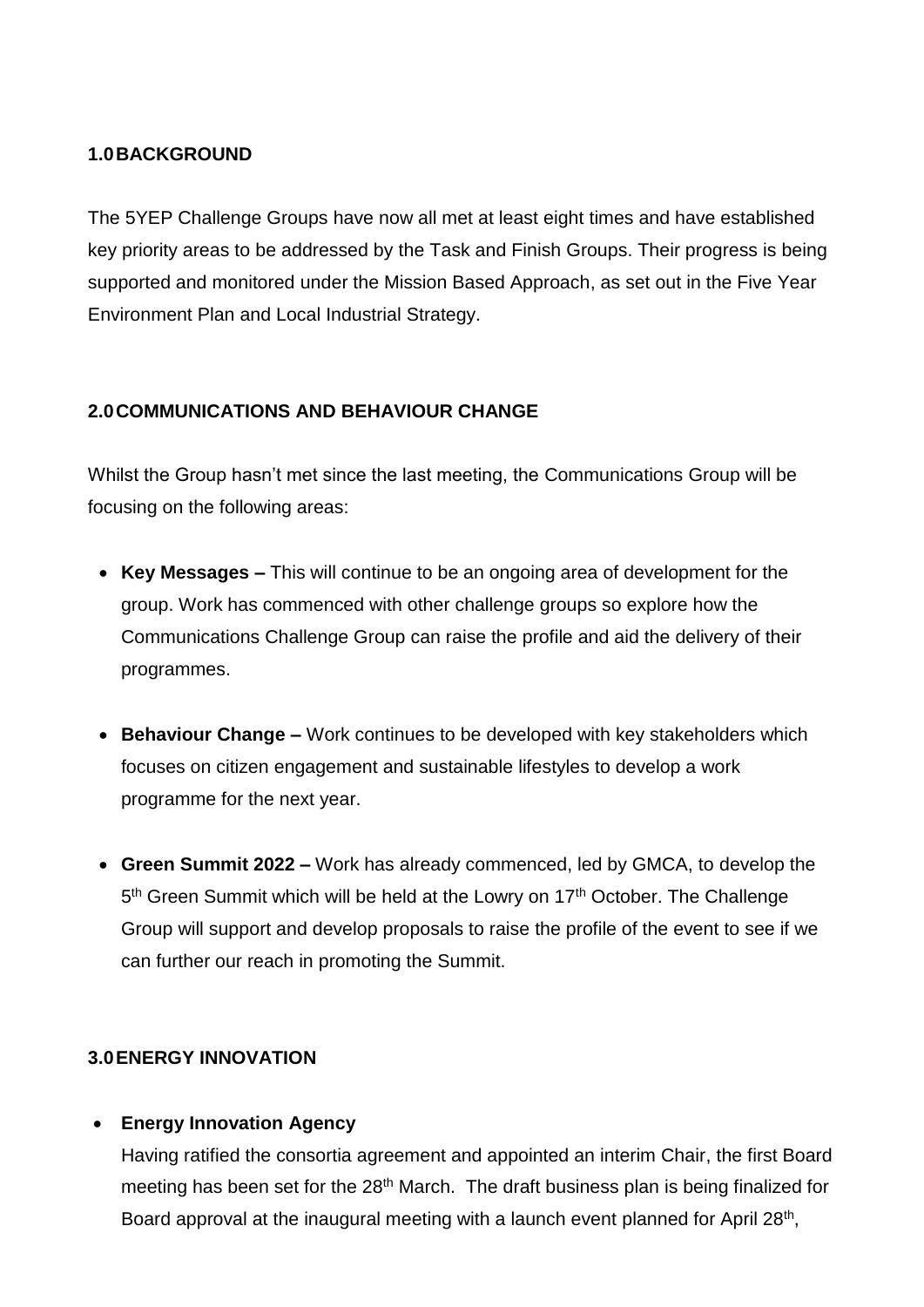which will both launch the Energy Innovation Agency and its first innovation Challenge on commercial retrofit. Agency staff have started to engage with innovators and a portfolio of clients is being developed.

#### **Trafford Energy Park**

Enabling works have been completed on site to establish the development platform for the Cryobattery and Battery Energy Storage System (BESS) Projects. It is intended that full construction for the Cryobattery will commence in Q1 2022/3 and for the BESS in Q3. The planning process for the Trafford Green Hydrogen scheme continues with final determination due imminently. During Q4 2021, Carlton Power responded to the government consultation on the UK Hydrogen Strategy, the final version of this is due for publication in Q1 2022 and will establish the criteria and support mechanisms for Hydrogen projects. In addition, advanced discussions have taken place to put in place Letters of Intent (LoI) with potential hydrogen offtakers with LoIs to be signed in Q1 2022.

# **Hydrogen Innovation**

**Innovation GM** – As part of InnovationGM, a proposal to develop a new translational research and development facility in Greater Manchester focused on Green Hydrogen and Fuel Cells has identified businesses both national and international. The initial study has been completed and is supportive of the establishment of this type of facility in Manchester and has established market demand. The new facility will be focused on working at Technology Readiness Level (TRL) 4-9. Location and market demand appraisals are still ongoing as the purpose is to create a national centre focused on fuel cell and Electrolyser industrialisation built to facilitate key themes and areas of investment within the hydrogen value chain. The project will also align to the wider Northwest vision of Hydrogen with projects like HyNet to ensure complementarity. **Research** – An academic collaboration to work on key challenges identified across the hydrogen value chain with a Chair appointed (Professor Nigel Brandon – Imperial College). This group will focus developing a national work program with institutions, from across the UK. Organisations are being invited to contribute and build strength into the Manchester ambition of a national facility as the proposal evolves based on the expertise they can bring to the identified themes. The group will also support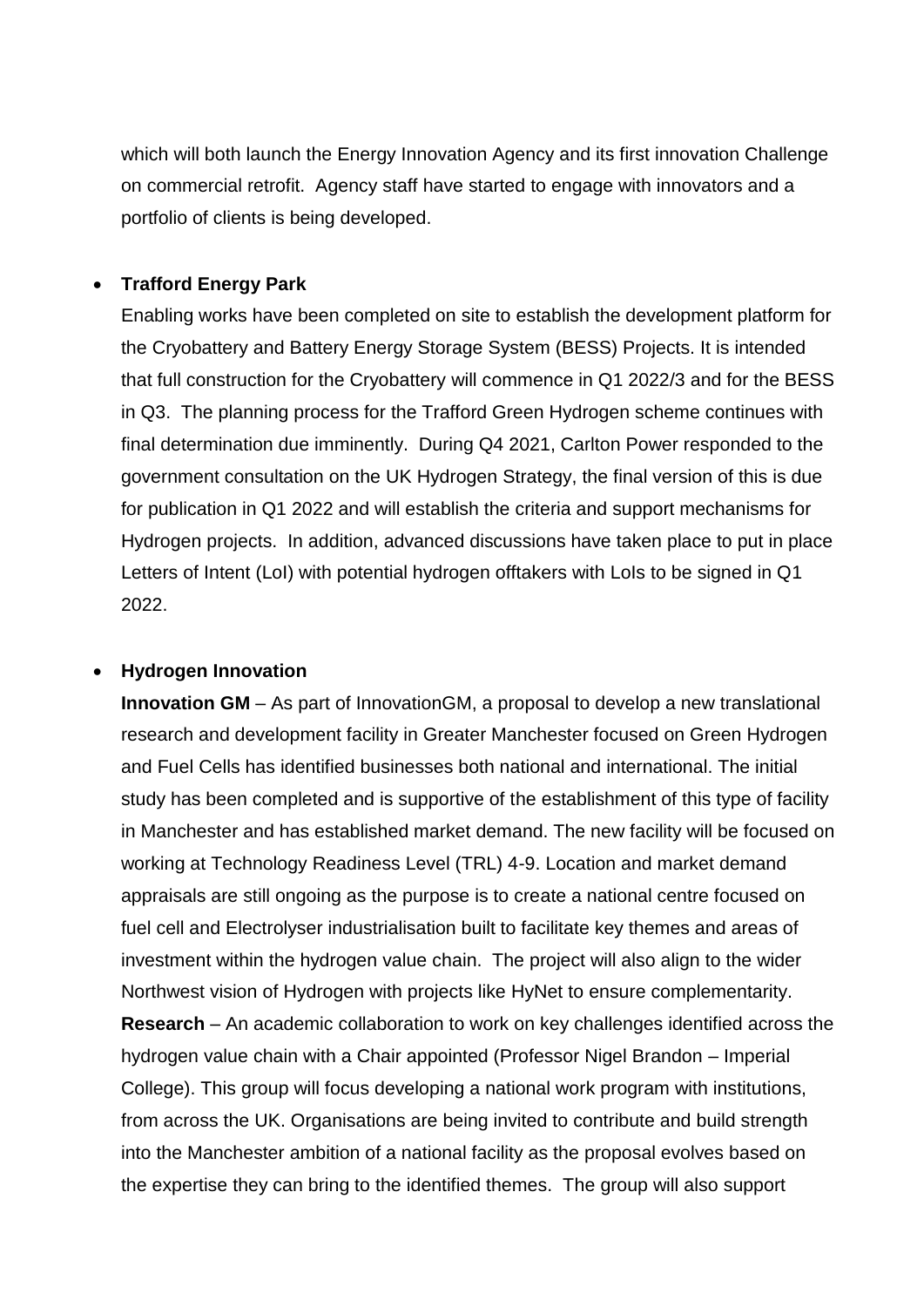industrial activity and advise on infrastructure to support the proposal and UK ambitions.

**Task and Finish Group** – At GMCA level we have a cohort of businesses now focused on hydrogen and fuel cell deployment across the region, but this now requires **National alignment.** The innovation and use case opportunity will align to the work that the Catapult Network and Carbon Trust are doing on accelerating and supporting a UK hydrogen economy. We will align our Greater Manchester opportunity to ensure they are developed alongside other national considerations.

**Strategy and Policy** – The GMCA approved strategy is aligned to the vision of local green hydrogen and will be aligned to support national hydrogen strategy ambitions and timelines. The vision of local green hydrogen in Greater Manchester will be shared across a number of stakeholders nationally.

#### **4.0LOW CARBON BUILDINGS**

#### **Retrofit GM**

The Task force has now completed the development of the Retrofit GM Action Plan – Accelerating the renovation of Greater Manchester Buildings. This is currently with designers prior to publication. The report includes a comprehensive implementation plan with almost 100-time limited actions to drive forward this significant opportunity for the City Region. These actions are being driven forward by the relevant subgroups looking at Skills, Finance and Delivery (Buildings and Energy Innovation Challenge Groups). Work is ongoing to develop task and finish groups to own and drive forward the specific workstreams under these three headline pillars.

#### **Green Homes Grant Local Authority Delivery Scheme**

Phase 1A of the scheme was completed on 31 August 2021. Over £2m was invested on energy efficiency and low carbon heating measures for 116 privately owned and 212 socially rented homes in Greater Manchester. This includes 132 External Wall Insulation, 101 Solar PV, 36 Air Source Heat Pump, and 63 Window and Door installations.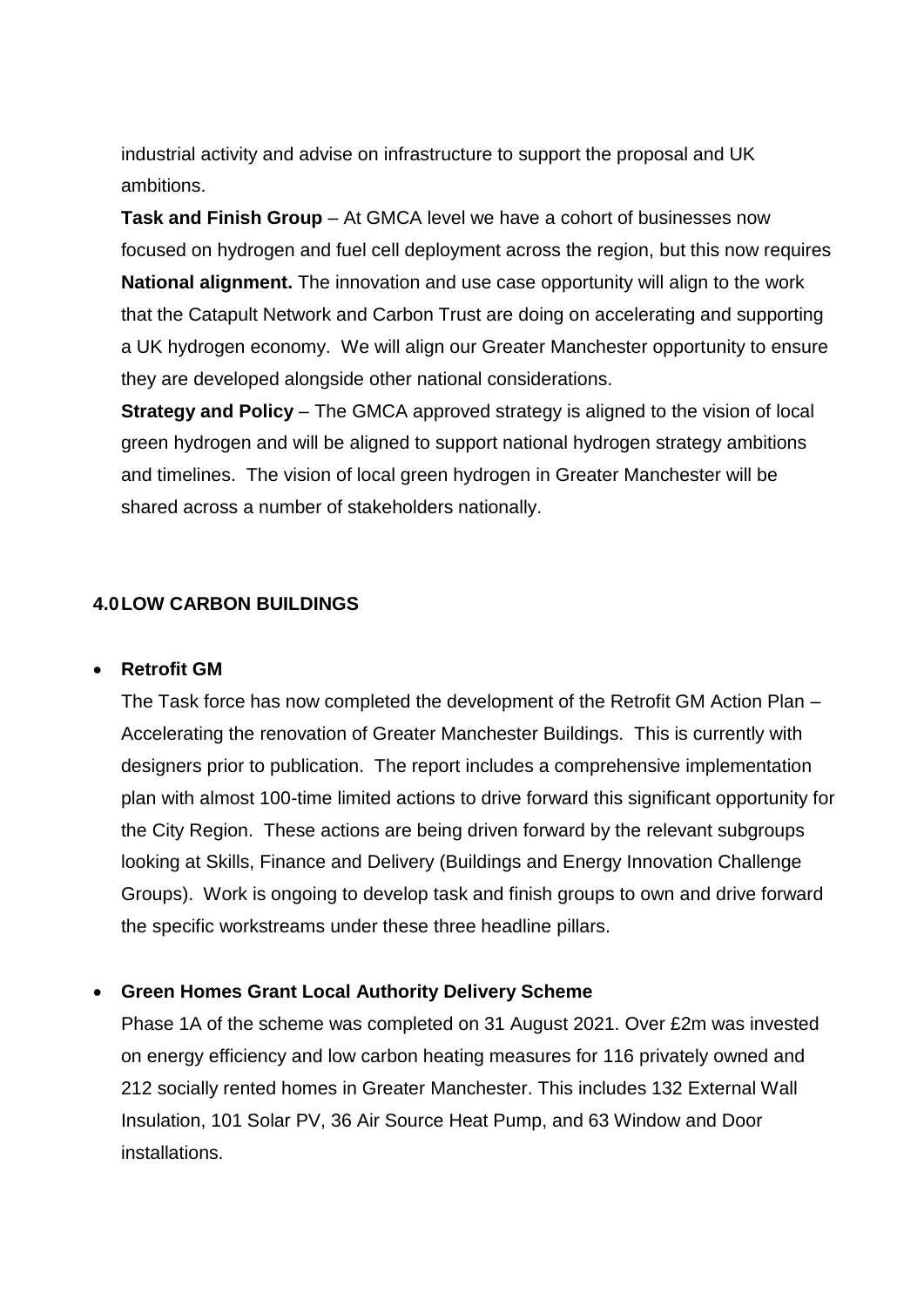We are now delivering Phase 1B and Phase 2 of the scheme until 30 June 2022. 52,220 letters have been sent to eligible homes across Greater Manchester in Energy Performance Certificate (EPC) bands E, F and G occupied by residents with a combined gross annual household income of less than £30,000. This has resulted in 2,682 qualifying leads that are currently being processed by E.ON. 1,468 Retrofit Assessments have been completed and a further 43 are booked. 158 installations have been completed with a further 154 booked and 82 in the process of being booked.

In addition, Cara Energy Performance Solutions and LMF Energy Services have recently been procured to provide additional delivery capacity. They have received 276 qualifying leads and completed 160 Retrofit Assessments and 124 Technical Surveys with installations programmed for April, May, and June.

#### **Low Carbon Skills**

Skills and Labour Market Intelligence Report for Green Economy has been released. The research has been assembled after extensive employer engagement and research into the key areas of skills needs in the Green Economy. It is categorized along the lines of: Low Carbon Buildings, Transport, Energy, Waste, and Natural Environment. The report will give several recommendations for the skills system, including GMCA as commissioners, skills providers in both Further Education and Higher Education, and employers in the sector. The research will be used as a basis for local skills policy for the Green Economy, ensuring GM's workforce is equipped with the right qualifications and skills to work in key Net Zero industries.

# **Public Buildings**

The delivery phase of the GM Public Sector Decarbonisation Scheme is nearing completion with a deadline of 31<sup>st</sup> March 2022. The funder has confirmed they are willing to allow a discretionary extension of time for those projects that cannot complete by 31st March 2022, but no later than, 30th June 2022. There is currently an estimated £6m underspend on the programme which is currently planned to be spent on additional battery storage. Work is underway with partners to identify suitable projects.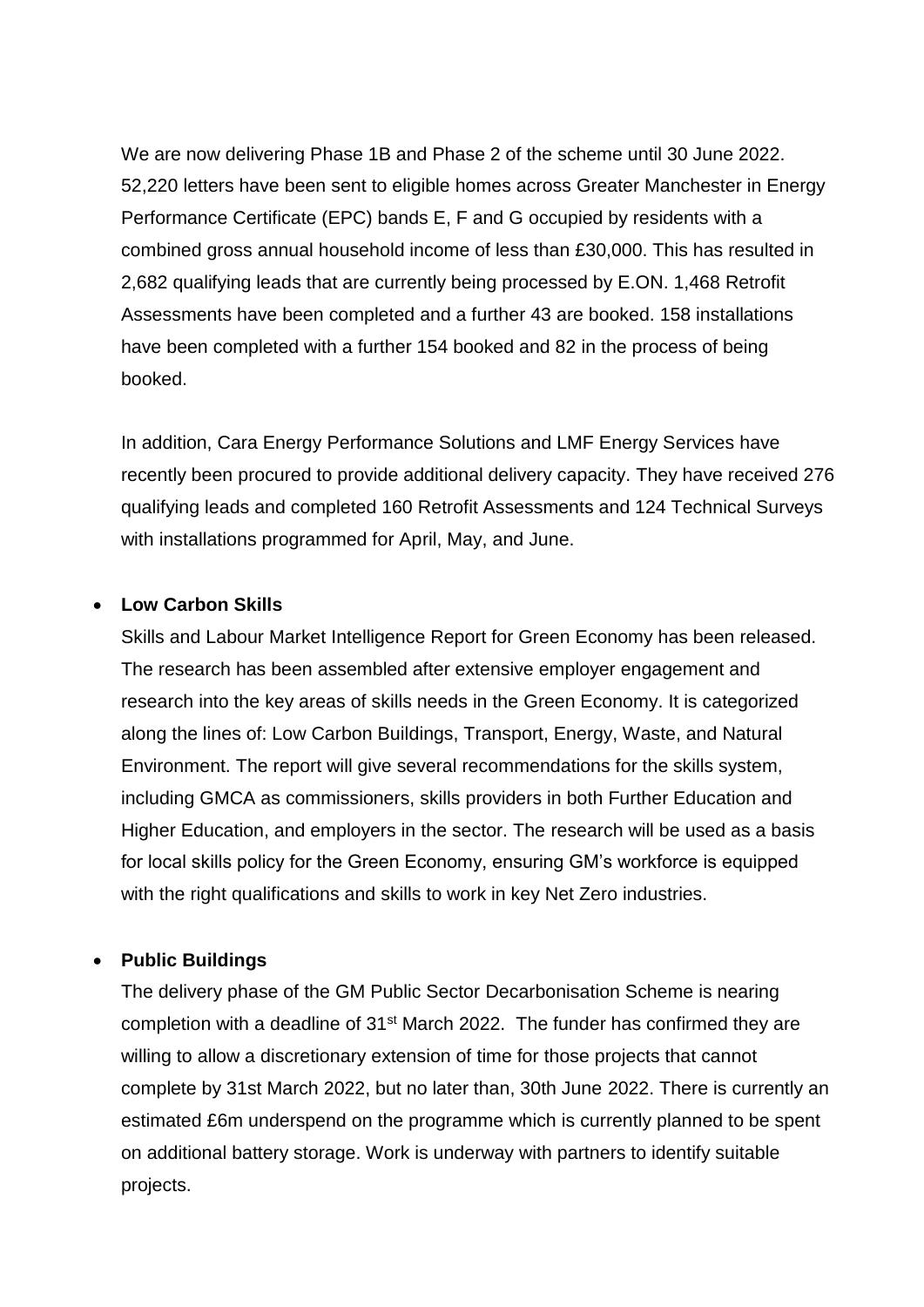#### **Heat Pump Accelerator**

The HP Task and Finish Group has developed a Myth Buster-tool kit. It looks to address the key myths and misunderstandings about Air Source Heat Pumps. The tool-kit consists of documents which can be utilised by GM LAs on their respective websites to assist GM residents when considering installing heat pumps. The tool kit has received input from LA Development Control and Environmental Health Officers as well as the wider Energy Innovation and Building Challenge Groups. Work continues to hone the tool kit before publication on the GMCA's web site (as an independent source of information). In addition, GMCA officers are engaged with planning and environmental health colleagues to support what is likely to be a significant increase in the deployment of the technology over the coming months as the new grant schemes become established.

# **Key challenges/barriers**

- Short term funding cycles
- Confused messaging around decarbonisation of heat
- Supply chain capacity

.

- Data understanding the actual performance of buildings and what could / should be done
- Consistency (or lack of) approach to planning

# **5.0NATURAL ENVIRONMENT**

 **Implementation of the GM Tree & Woodland Strategy (All our Trees)** led by City of Trees - The Trees for Climate initiative is a 5-year government funded programme of tree planting. CoT has been working with the 10 GM districts and other landowners to develop this season's Trees for Climate planting programme. The pipeline for 2021/22 currently totals 70.45 gross hectares, approximately 93,500 trees. Since the easing of Covid restrictions volunteer engagement has started to increase and this will ramp up significantly with this winter's planting programme. As part of this, the Mayor launched GM's status as a Champion City under the Queen's Green Canopy initiative in December.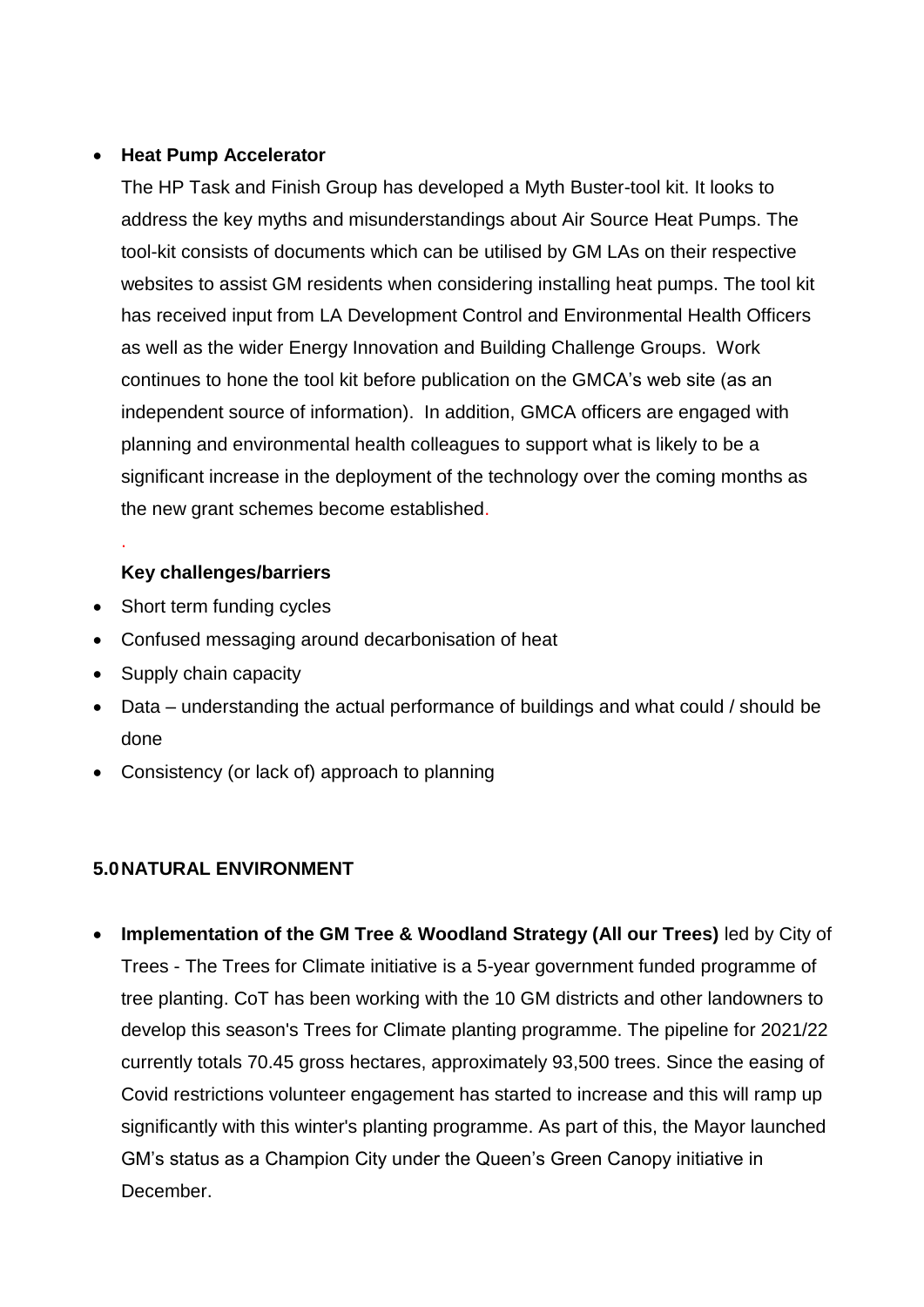- **Natural Course** A Phase 3 (April 2019-September 2021) Interim Report was submitted to the EU on Monday 10<sup>th</sup> January 2022 and work has now started on Phase 4 (which runs to the end of March 2024). A request for quotation for consultants to survey invasive non-native species (INNS) in the River Irwell catchment will be posted on the GMCA procurement portal in late January/early February 2022. Draft designs have been produced for habitat improvement and flood risk mitigation works at the Stanney Brook site of biological importance (SBI) in Rochdale. The annual Winter Wetland Bird Blitz (survey) will take place on the River Irwell on Sunday 23rd January 2022. Field sample locations for a study of micro plastic contamination of GM rivers have been agreed with Manchester and Rochdale Councils.
- **Support local authorities in implementing Biodiversity Net Gain** Defra BNG Consultation launched and draft GMCA response prepared for review by local authorities and partners. Biodiversity Net Gain Need and Supply Assessment commenced in January and is being delivered by GMEU. Biodiversity Net Gain Offsetting Paper considered by Green City Region Board on 7th February and due to go to GMCA Executive on 25th March.
- **Nature Recovery Network** The draft Local Nature Recovery Strategy produced as part of the GM pilot was published in October, with mapping outputs already available on Mapping GM and from GMEU. GMCA responded to the national LNRS LNRS consultation and discussions have continued with Defra/Natural England to discuss GMCA's role as Responsible Authority under roll-out of the policy later this year.
- **GM Environment Fund** Final stages of the Green Recovery Challenge Fund programme with projects aiming to complete capital works and evaluations by the end of March. Preparations for Mayors Green Spaces Fund continue with Community Enablers workshop held on 1st March to begin the process of recruiting prior to launch. A shovel-ready projects brochure bring finalised with consultants Creative Concern ready for publishing early March. Suez R4GM grants round 2 launches 1st April which will now be an online process. Application for Defras NEIRF Round 2 including proposals to set up a Greater Manchester Biodiversity Net Gain Investment Facility.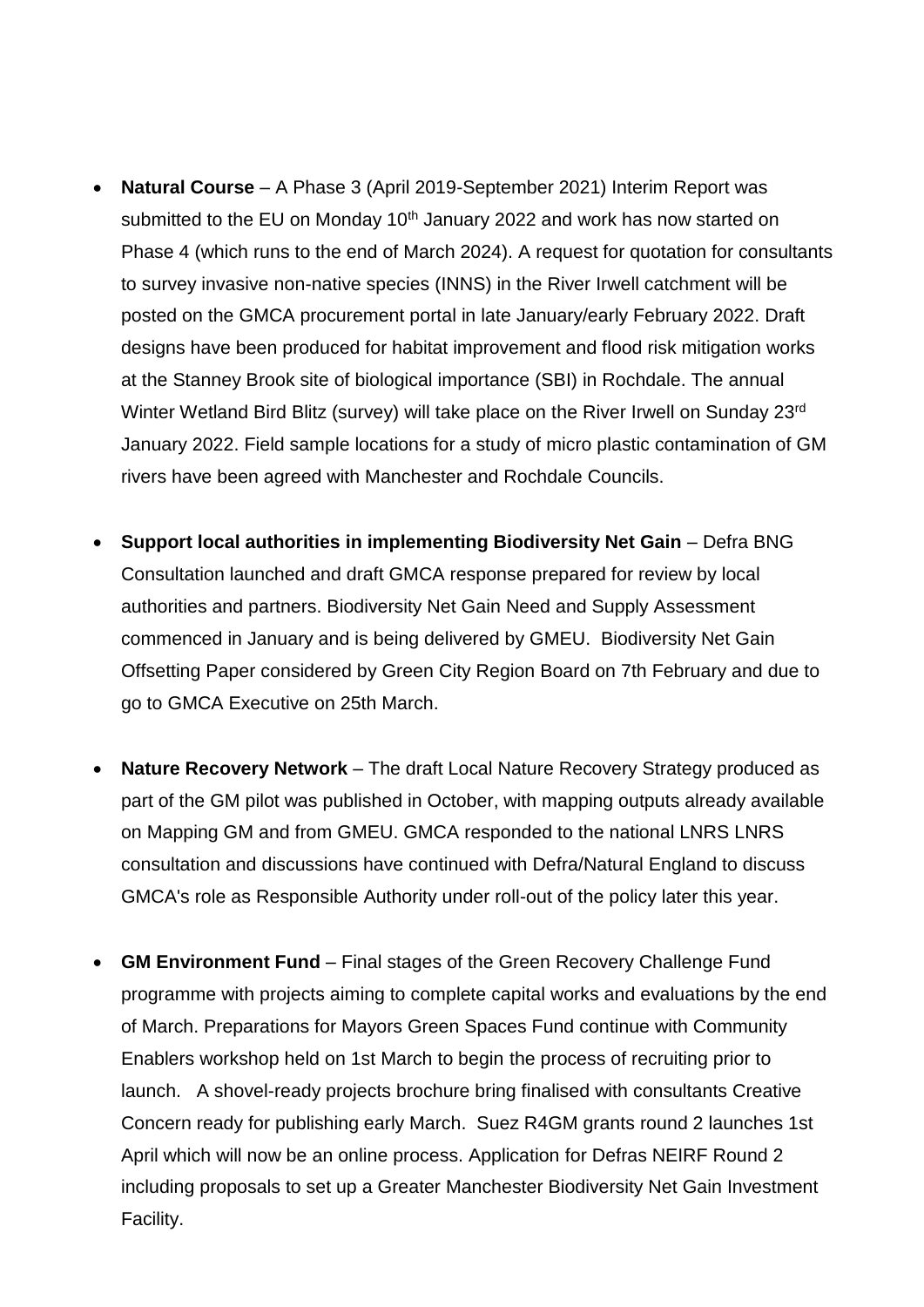- **IGNITION** the project is preparing for its conclusion at the end of April. Activity is focusing on:
- o Finalising a business case for a pipeline of SuDS retrofit projects at public estate sites in GM, co-funded by a range of organisations with an interest in reducing surface and sewer flood risk and delivering wider benefits. This would provide a next step in seeking to upscale and mainstream investment in SuDS retrofit.
- o Finalising work to develop the investment case for other nature-based solutions interventions, including:
	- SuDS retrofit in the public realm for flood risk reduction.
	- **Investing to save via green roofs.**
	- Green regeneration of retail sites.
	- **Parks foundations to increase funding into parks and green spaces.**
	- Place-based approaches for the creation and maintenance of new parks.
- o Finalising a planning support tool to identify priority areas for green infrastructure implementation.
- o Maximising the NBS Living Lab at the University of Salford for communications activities and data collection.

These will all be reported on at a final event taking place at the end of March.

 **Social prescribing Pilot Programme** – the programme is coming up to halfway through the two-year timeline. The numbers of referrals continue to grow, though did see a slow down over December and January due to poor weather. Green social prescribing is one of the core pillars of the new Live Well model being designed through GMCA and GMHSCP. This is a mayoral manifesto commitment to do beyond social prescribing and ensure there are quality community offers in every community. This should lead to future funding, though is still in the design stage. Future funding is being sought through mental health commissioning and pilot programmes are aiming to be tested with GMMH and Pennine Care. Capacity has grown at the local level with new organisations and projects being brought into the infrastructure to ensure better access to a host of interventions, all of which will improve access to natural spaces for the wider community.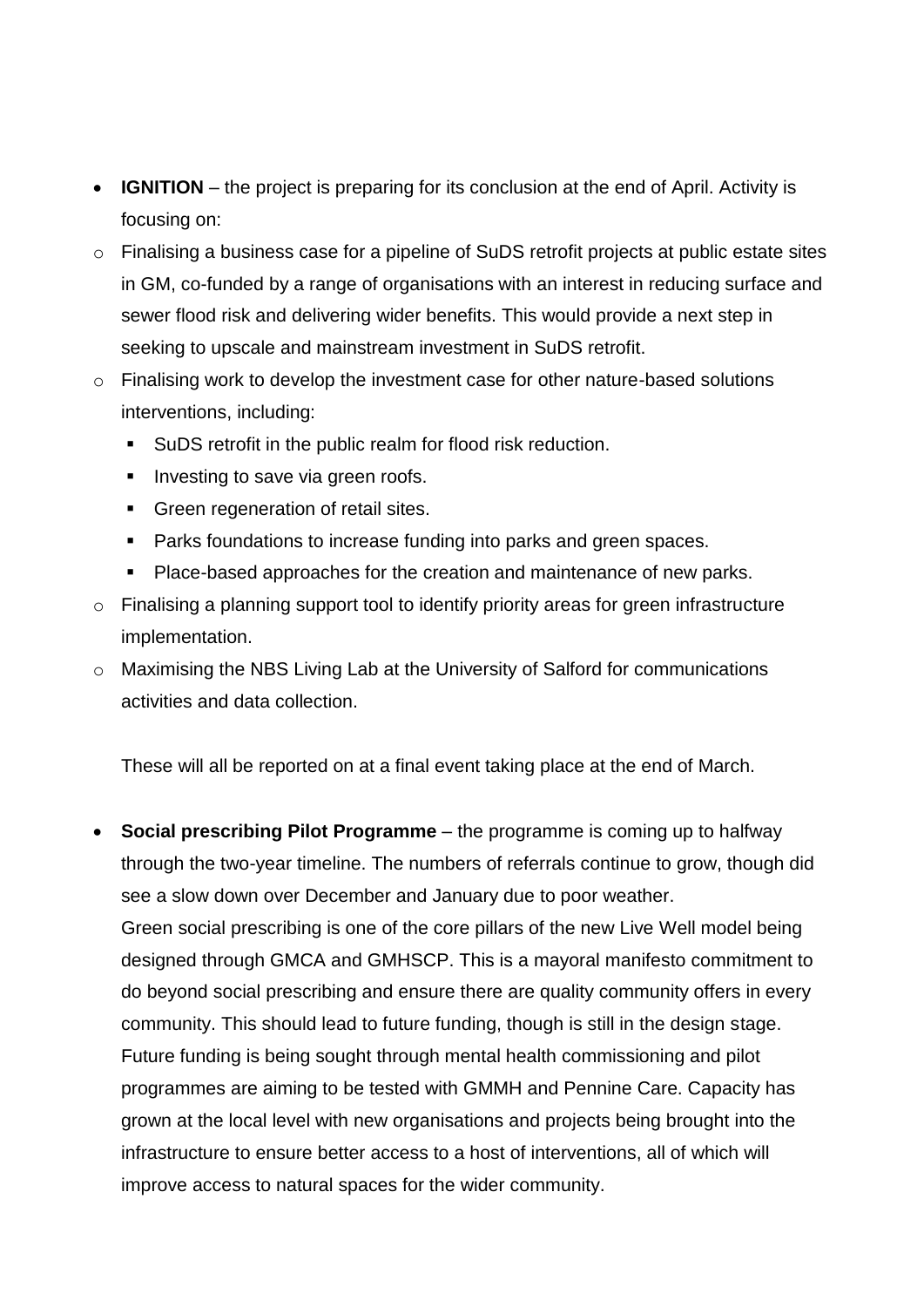**NCG indicators –** a comprehensive set of indicators for the natural environment has been collated and was updated for the NCG meeting in early March.

#### **Key challenges/barriers**

- Biodiversity Net Gain Educating members and Officers, optimising the potential to keep the income within GM. Ensuring we have attractive receptor sites for developers to allocate net gain credits.
- Skills Gap. This is all new and we have a skills and resource gap in managing these new approaches.
- Much of our programmes has been based on successful applications for grants , trials and tests but we need to get these mainstreamed as grants will not continue into the future.
- We need to lobby DEFRA for clarity on whether we are able to blend some of these new financial sources to deliver the Local Nature Recovery Programme. It is also clear that the Local Nature Recovery Strategy should be the guiding document in allocating such funding. ( ELMs and BNG)
- In terms of natural carbon and local offsetting opportunities we need DEFRA to provide clarification on natural carbon, for example we have significant quantities of lowland peat in GM and the Carbon Code was developed for upland peat.
- Finally, in terms of the innovative work being undertaken with sustainable urban drainage (SUDs) it is imperative for the right to connect to sewers be reviewed so that new approaches to SUDs become the norm.

# **6.0SUSTAINABLE CONSUMPTION AND PRODUCTION**

Currently a review of the SCP Challenge Group is taking place due to the Group no longer having a Chair and Vice-Chair. The working groups have continued, however, to make good progress in key areas.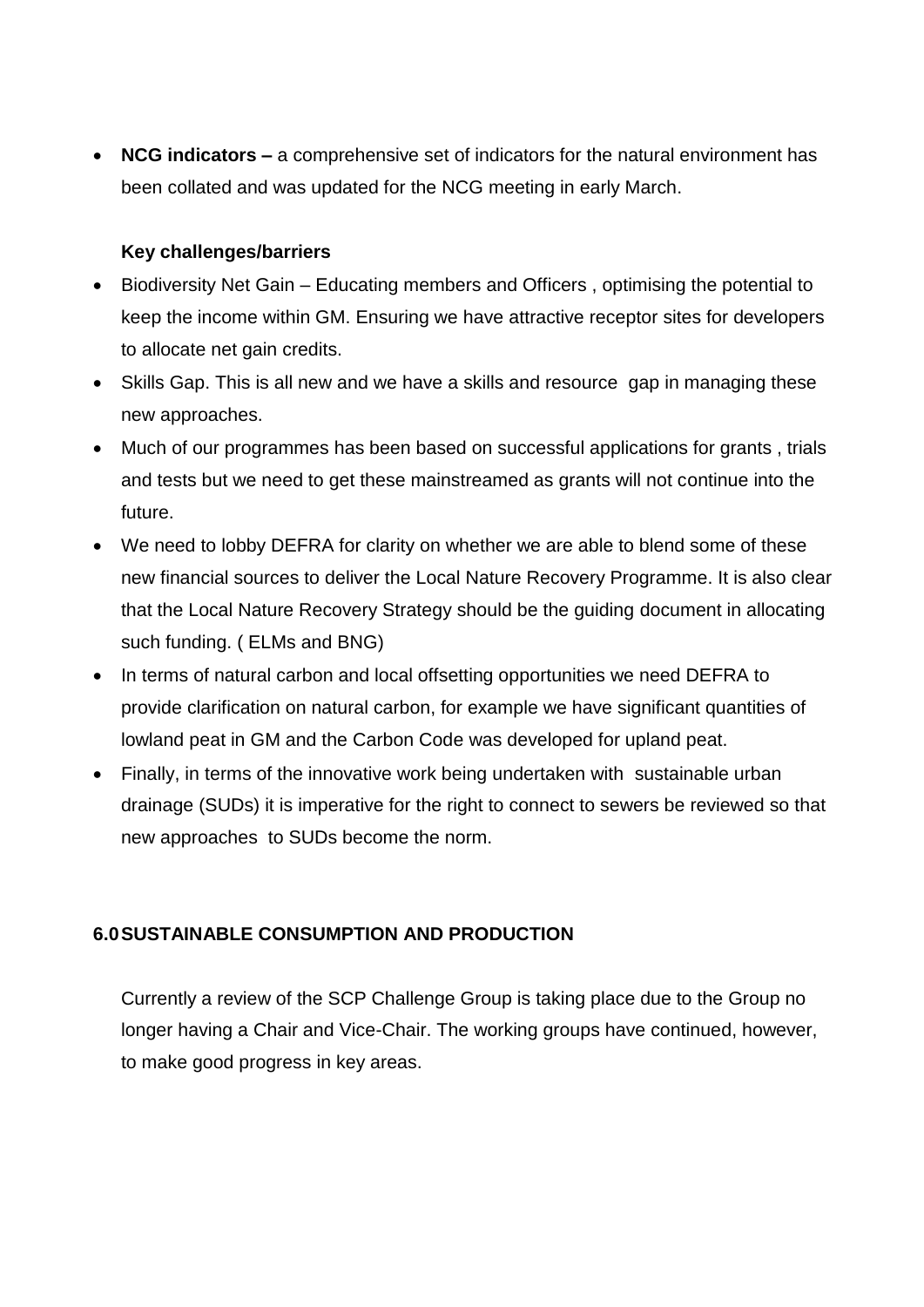# **SCP Plan**

The draft SCP Plan, a copy of which is on the agenda, has been completed and is going through governance arrangements prior to approval by the Combined Authority in the near future.

# **Reduce Food Waste**

Working with the Good Food GM Board work has commenced, since the finalisation of the Good Food Vision, to draft an action plan. The SCP Food sub-group will be focusing on two key areas food waste and sustainable food procurement.

- **Circular Economy –** a working group led by MMU, will be looking how we can move businesses to circular economy business models through a Business-to-Business platform. In addition, we are also in process of developing a roadmap to a circular economy for textiles.
- **Public Sector Plastic Pact** work is due to commence with a newly reformed subgroup which will bring together public sector bodies (universities and local authorities) to benchmark how much single use plastic is still within the public estate and subsequently develop an action plan alongside catering managers and heads of procurement, to meet their pledges to eradicate avoidable single use plastics by 2024.

# **7.05YEP IMPLEMENTATION FORUM**

- **Review of Green City Region activity** received presentations and provided feedback on:
	- o Overview of lobbying asks to Government work
	- o Communications plan/approach
	- o Bee Net Zero

The group are reflecting on the long list of lobbying asks provided during the meeting and will feedback on these to GMCA.